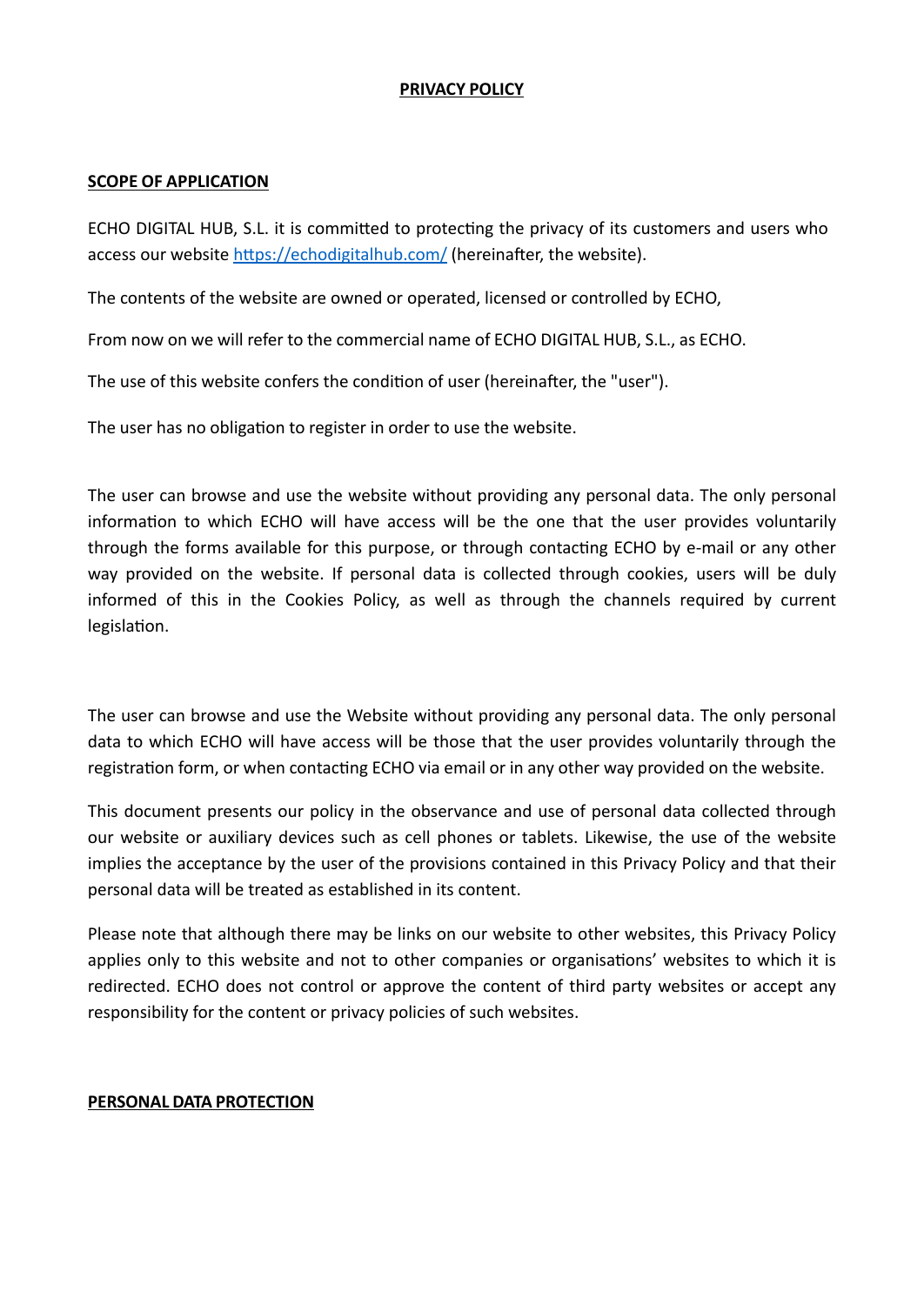In view of the above, and in compliance with the provisions of Regulation (EU) 2016/679 of the European Parliament and of the Council of 27 April 2016 on the protection of individuals with regard to the processing of personal data and on the free movement of such data, in pursuance of the Organic Law 3/2018 of 5 December on the protection of personal data and the guarantee of digital rights, as well as in accourdance with the provisions of current regulations, we hereby provide the information indicated below:

**The Responsible** for the processing of users' personal data is: ECHO DIGITAL HUB, S.L. C.I.F.: B02672483 Address: Carrer de Provença, 339, 08037, Barcelona Telephone: +39 0282398384 Email DPO: [dpo@echodigitalhub.com](mailto:dpo@echodigitalhub.com) Registration: Commercial Register of BARCELONA

Data collection through devices such as mobile phones or tablets. When users use the website created by ECHO, if applicable, we may receive information about users' location and users' mobile device or tablet, including a unique identifier for such devices. We may use this information to provide users with location-based services such as search results and other personalised content. Most mobile devices allow users to disable these location-based services.

Data processed, record of processing activities and purpose of processing. With regard to the processing of the personal data provided to us or any other personal data that may arise as a result of the access or use of the service by the user, we inform users that such data will be incorporated into the existing data processing system, which is owned by and is the responsibility of ECHO, and that the user expressly consents to the processing of such personal data in a legal, fair, transparent, adequate, relevant, limited, accurate and updated way for the following purposes:

| <b>PURPO</b><br><b>SE</b>                                                                        | <b>LEGAL BASIS FOR DATA PROCESSING</b>                                                                             |
|--------------------------------------------------------------------------------------------------|--------------------------------------------------------------------------------------------------------------------|
| Data processing for statistical purposes,<br>to improve the quality of the services<br>provided. | Legitimate interest, since by means of<br>these statistics we can improve the web,<br>offering a superior quality. |
| Sending users offers through electronic<br>communications.                                       | Express consent to the extent that the<br>user consents by accepting the<br>corresponding checkbox.                |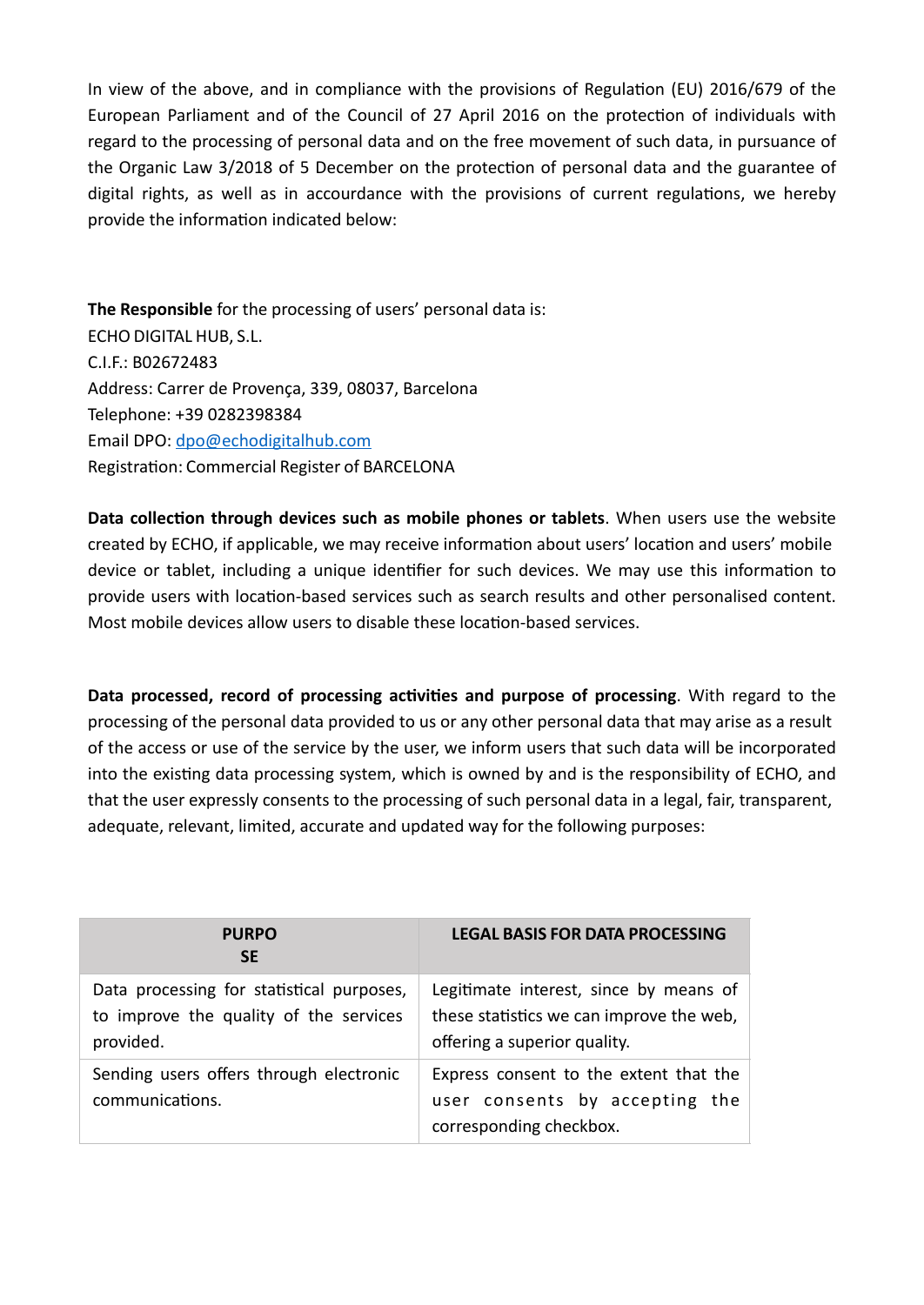| To address and solve user requests and  | Legitimate interest and, in the event    |
|-----------------------------------------|------------------------------------------|
| requests that may be made through their | that the request is related to the       |
| orders or communications.               | exercise of rights, our legitimacy will  |
|                                         | be the fulfilment of a legal obligation. |

Thus, in the event that users give their express *consent*, they will receive information about offers and orders by electronic means. However, the user may at any time revoke the consent given for the sending of advertising via email, by contacting the DPO at  $dpo@echodigitalhub.com$  to the postal mail of the address indicated above from the Data Controller or by following the instructions contained in the telematic communications.

Children under the age of 18 may only consult and provide data on the Website under the supervision and authorisation of a parent or guardian. Likewise, given the difficulty of ECHO to know the true age of users, it is noted that it should be the parents or legal guardians' duty to prevent minors from accessing the website and provide personal data without their supervision, exempting ECHO from all responsibility.

# **Contact form/email contact/phone contact**

Our website contains a contact form that can be used to contact us electronically. Whenever users make use of this possibility, the personal information users provide on the form (e.g. users' name, email address, etc.) when users click on the "send" button will be transmitted to us and saved. In addition, we also save the date and time users used the contact form to prevent misuse of our contact form and ensure the security of our information processing systems.

Alternatively, users can also contact us directly via email [dpo@echodigitalhub.com](mailto:dpo@echodigitalhub.com) or by calling us.

We will store the personal data transmitted in connection with the establishment of contact with us and exclusively for the purposes to which we have referred to above. We will not transmit this personal data in any way to third parties, without prejudice to what is stated below. We will delete the data collected in this context at the time its storage is no longer necessary, or limit its processing, in case there is a legal obligation for its preservation.

We do not make automated decisions based on profiles, except for advertising personalisation and online fraud prevention.

# **Data Categories.**

# **Identification data through FORMS:**

# o **Contact:**

Through the contact form the user provides the following personal data:

Name and e-mail, in addition to all the information contained in the comments.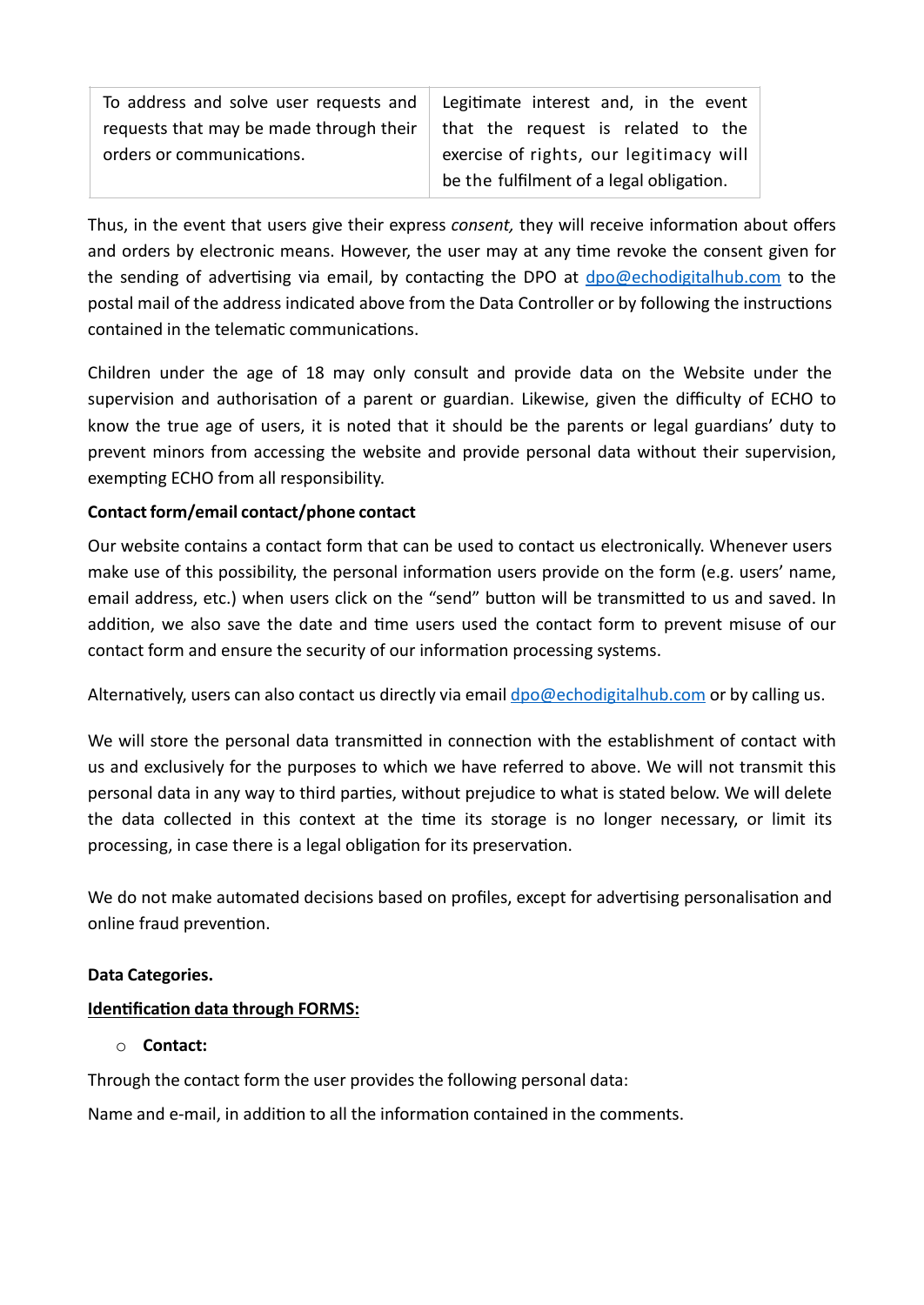The period of storage of personal data. The data will be kept during the time of provision of the services and the optimal time for the fulfilment of legal obligations. In any case, these periods and time limits will be taken into account:

1. In terms of **suppliers and customers**:

- $\blacksquare$  Period: They will be kept for the time necessary to comply with the purpose for which they were collected and to determine the possible responsibilities that may arise from that purpose and from the treatment of the data, in accordance with the provisions of the following matters.
	- **5 years for customer and supplier data,** with respect to the fulfilment of payment obligations that must be made for shorter years or periods. Article 1966 Civil Code.

# **2.** Regarding the **processing of personal data for advertising and promotional purposes:**

• Period: The personal data of the persons interested in receiving advertising and promotional information from ECHO will be kept in the system indefinitely as long as the interested party does not request its deletion.

The information collected by our cookies will be kept for the period indicated in the Cookies Policy .

In the event that the user unsubscribes, the data will be deleted at that time, without prejudice to the blocking of data in order to comply with the legal obligations in this regard.

**Transfer of personal data.** The information relating to our customers is very important to us, so we will only transfer data for the purposes contemplated. Without prejudice to the above and in the event that personal data has to be transferred to groups or persons not mentioned in this paragraph, we would inform them in due time to allow them to oppose to such transfer:

- Those in charge of the treatment necessary for the provision of the service with which we have signed a contract for the provision of services that obliges them to maintain confidentiality duties and security measures.
- Authorities or other third parties in cases where required by law or in the context of legal proceedings.
- **NAMECHEAP, INC** such as hosting.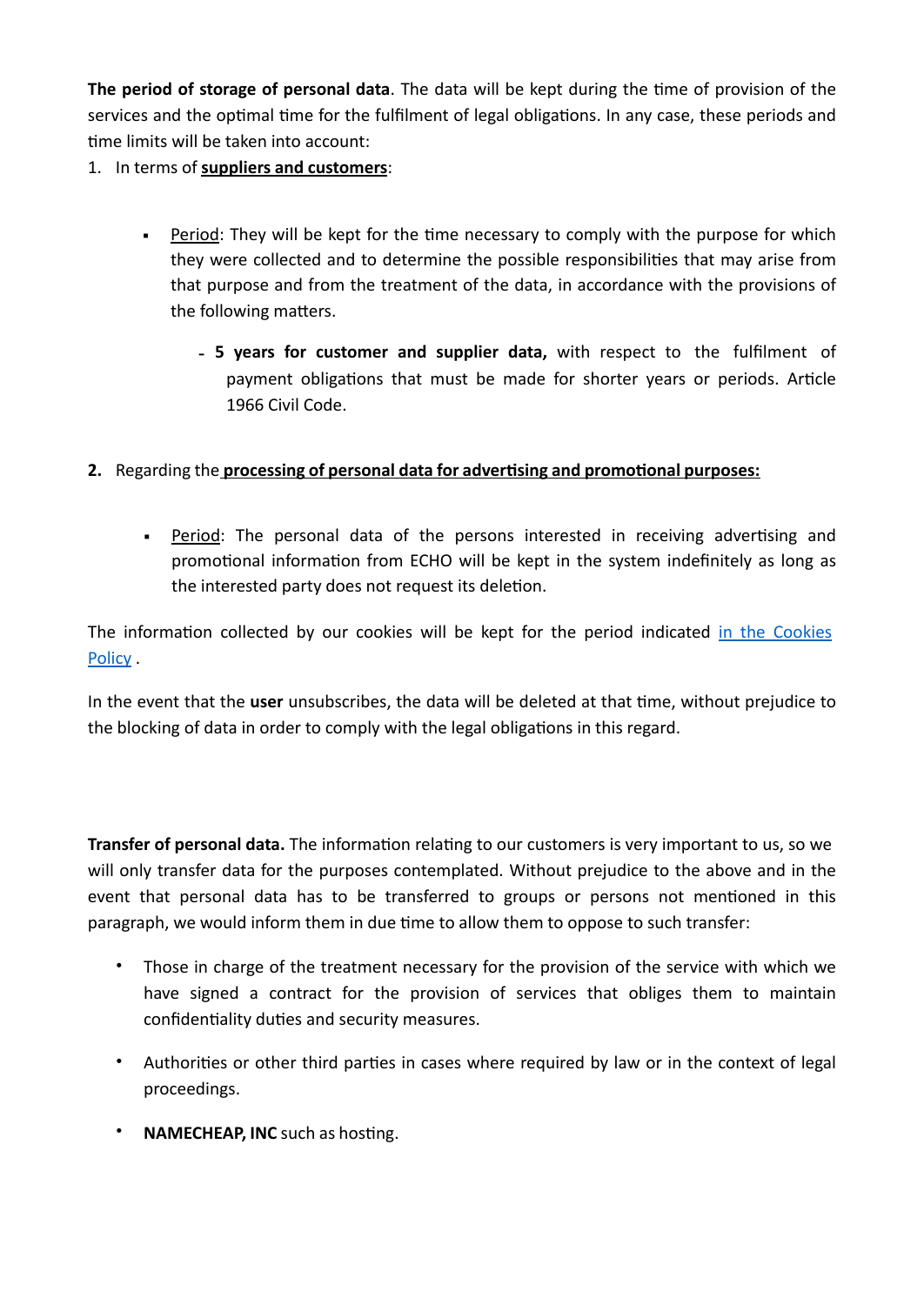User rights. The user may exercise their rights of rectification, limitation of treatment, deletion, opposition and right not to be subject to automated individual decisions, by sending a written and signed request, including their first name, surname and photocopy of their ID or any other valid supporting document to ECHO, to the address indicated above or by contacting the DPO at the email [dpo@echodigitalhub.com](mailto:dpo@echodigitalhub.com)

The exercise of these rights is free, unless unfounded or excessive requests are made, in which case the user will assume the cost of processing the request.

The user may address the competent supervisory authority to make any claim they deem appropriate.

# **SECURITY MEASURES**

ECHO informs users that it has adopted the necessary technical and organisational measures to maintain the required level of security in attention to the personal data processed and has also implemented the necessary mechanisms to prevent, as far as possible, unauthorised access, theft, unlawful modifications and loss of data.

We have physical, electronic, and procedural security systems in place in relation to the collection, storage and disclosure of users' personal information. Our security procedures may require us to ask users for proof of identity from time to time before we can provide users with confidential information.

#### **CONFIDENTIALITY**

In compliance with current regulations, ECHO is committed to fulfilling its obligation of secrecy of personal data provided by the user while browsing this Website, and its obligation to keep such data confidential.

#### **INTERNATIONAL TRANSFERS**

ECHO never discloses users' personal data without their specific permission, unless it is necessary to carry out a users' request or manage our interactive customer programs for clients. However, the information may be disclosed if required to do so by law, a court order or a regulation or request issued by the authorities.

ECHO makes use of the servers owned by Data Dyne Consulting, located at United States. As international data transfers are made, we have signed the corresponding contract of standard clauses. Users can consult this policy through the following link: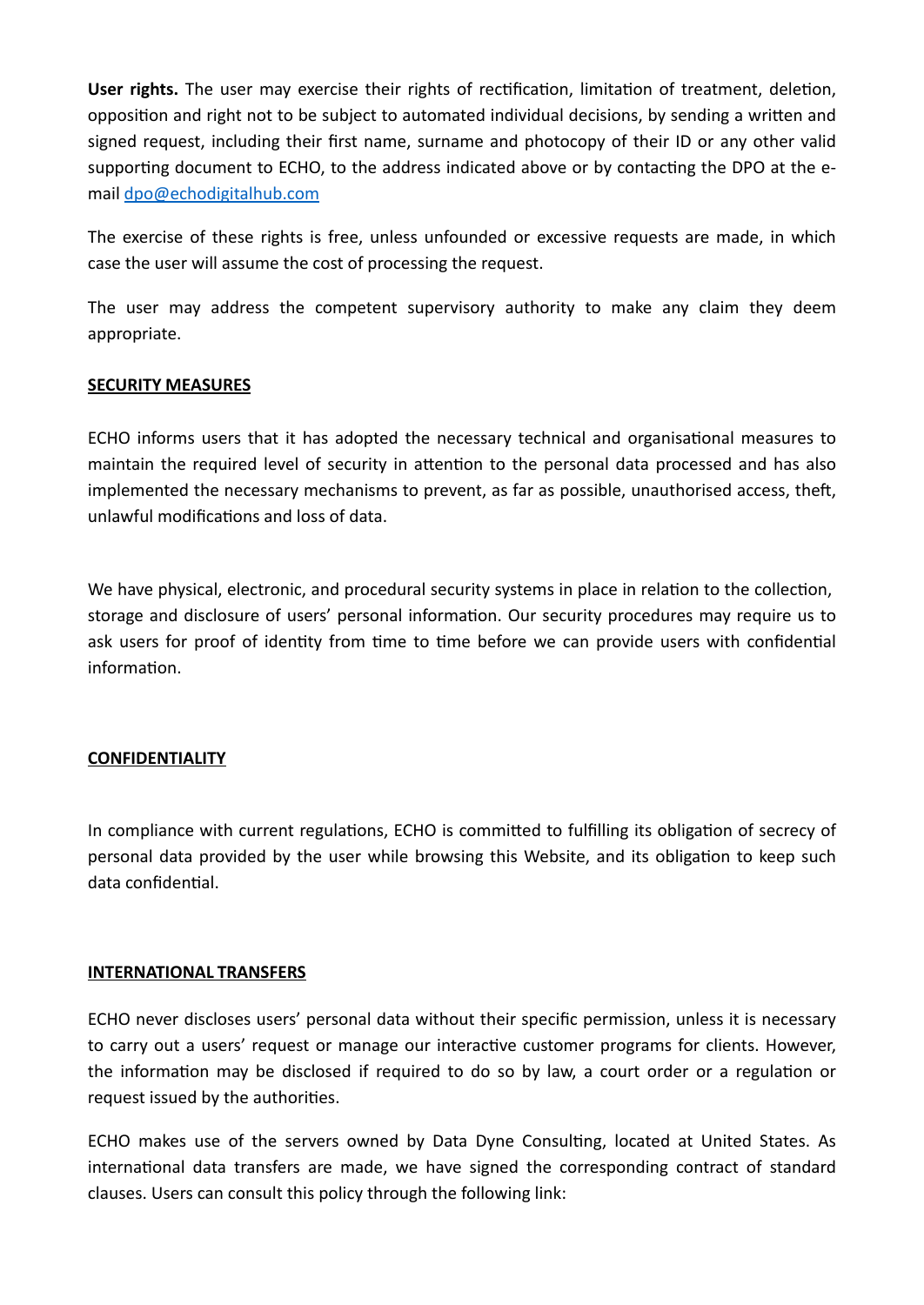#### **USE OF THIRD-PARTY COOKIES**

Without prejudice to the Cookie Policy (add link to Cookie Policy), this Website uses Google Analytics, a web analytics service provided by Google, Inc. a Delaware company whose main office is at 1600 AmphiSatre Parkway, Mountain View (California), CA 94043, United States ("Google"). Google Analytics uses "cookies", which are text files placed on the users' computer, to help the website analyse how users use the website. The information generated by the cookie about users' use of our Website (including users' IP address) will be transmitted to and stored by Google on servers in the United States. Google will use this information for the purpose of evaluating the users' use of the Website and will compile reports on the Website activity and provide other services related to the Website activity and Internet usage. Google may also transfer this information to third parties if required to do so by law, or where such third parties process the information on Google's behalf. Google will not associate the users' IP address with any other data held by Google. Users may refuse the processing of data or information by rejecting the use of cookies, which users can do by selecting the appropriate settings on their browser. However, by doing this users might not be able to use the full functionality of this Website. By using this Website users consent to Google processing data about users, in the manner and for the purposes stipulated above.

#### **AUTOMATIC INFORMATION**

The following are examples of the information we collect and analyse: The Internet IP address users use to connect to the Internet with their computer, email address, username and password for their account, information about users' computer, internet connection, browser type and version, time zone settings, browser connection type and version, the operating system and platform users use, their "visit history" (URL) from, through and to our Website (including date and time), number of cookies, and any phone numbers users have used to call our customer service. We may also use browser data such as cookies, flash cookies (also called local shared objects), or similar data at certain locations on our Website to prevent fraud, among other purposes. During users' visits to the Website, we may use software tools to measure and collect session information, including page response times, download errors, duration of visits to certain pages, information about how users interact with the page (mouse clicks, page scrolling and the number of times users mouse over certain items), and how users leave the website. We may also collect technical information to help us identify users' device for diagnostic analysis and fraud prevention purposes.

#### **INTELLECTUAL AND INDUSTRIAL PROPERTY RIGHTS**

All the Website's content is protected by intellectual property rights. This content includes, but is not limited to, the graphic design, source code(except logos, texts, graphs, illustrations,